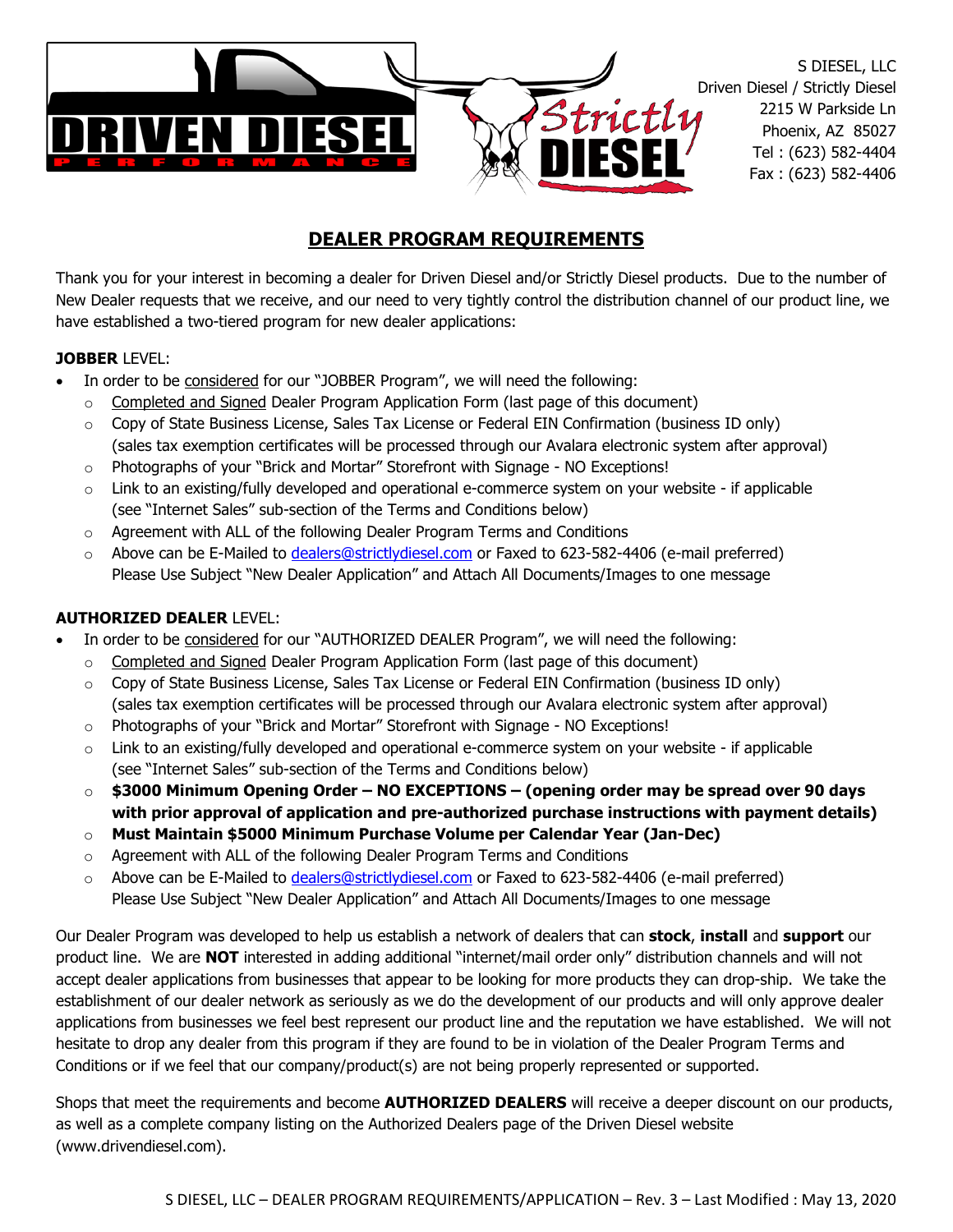# **DEALER PROGRAM TERMS AND CONDITIONS**

### • **PRODUCT PRICING:**

- o Our Dealer Program is designed to benefit **STOCKING DEALERS** the most. As such, the best product pricing is given to dealers that meet our buy-in and purchase volume requirements.
- o Our "Dealer Price List" will provide you with both the JOBBER and AUTHORIZED DEALER prices.
- $\circ$  Our "Dealer Price List" will also provide you with our MINIMUM RETAIL PRICE (MRP) and the MINIMUM WHOLESALE PRICE (MWP).
- $\circ$  The MRP and MWP policies have both been unilaterally adopted by S Diesel, LLC, effective 1/1/2011, and will be strictly enforced.
- o The MRP, as listed on the Dealer Price List, is the lowest RETAIL price that Driven Diesel or Strictly Diesel products may be ADVERTISED and/or SOLD for, regardless of the sales medium (face to face, internet, telephone, etc). Dealers are free to set their own retail pricing for products under this policy as long as the products are **NEVER SOLD FOR LESS than our established Minimum Retail Price (MRP)**.
- $\circ$  The ONLY acceptable discounts with regard to S DIESEL MRP products are as follows:
	- **Free or Discounted Shipping via a courier of the Dealers choice**
	- Free or Discounted Installation of the product by the Dealer
	- Matching An Occasional/Authorized Sale Price as offered by S Diesel, LLC ("Strictly Diesel")

## • **THIRD PARTY WHOLESALE SALES:**

- $\circ$  Our Authorized Dealer Program has been developed primarily to provide additional retail/installation outlets for direct consumers to obtain our products. We are not currently seeking Wholesale Distributors for our product line, and we have no intention of doing so in the future. We do understand that some of our wholesale customers operate like we do and have "dealers" of their own. As such, we have a few conditions relating to the RESALE of our products to other businesses.
	- We have established a MINIMUM WHOLESALE PRICE (MWP) as part of our Unilateral Pricing Program for Authorized Dealers that have wholesale customers they sell our products to. The MWP price is listed on the Dealer Price List with our Authorized Dealer and Minimum Retail Prices.
	- The MWP is equal to the JOBBER pricing level, and is intended to provide for more profit for our Authorized Dealers that purchase higher stocking quantities.
	- The MWP is not negotiable and applies to ALL Authorized Dealers selling to wholesale customers.
	- In order to protect the integrity of our brand and the reputation of our products and Authorized Dealers, any shop or business purchasing enough of our product to qualify for a deeper wholesale discount than our MWP provides is required to do so directly with S Diesel, LLC. We must strictly enforce this policy to ensure that our product is promoted and represented primarily by companies that have been directly authorized by S Diesel, LLC through our application and approval process.
	- Authorized Dealers are expected to monitor their wholesale customers to ensure that S Diesel, LLC Minimum Retail Price policies are being strictly followed. Unaddressed MRP Violations by wholesale customers of Authorized Dealers may result in action against the Authorized Dealer.

## • **PAYMENT METHODS:**

- o S Diesel, LLC requires PAYMENT IN FULL for all product orders BEFORE the order will ship.
- o Acceptable payment methods include credit cards (Visa, MasterCard, American Express or Discover), bank cashiers check or postal money order.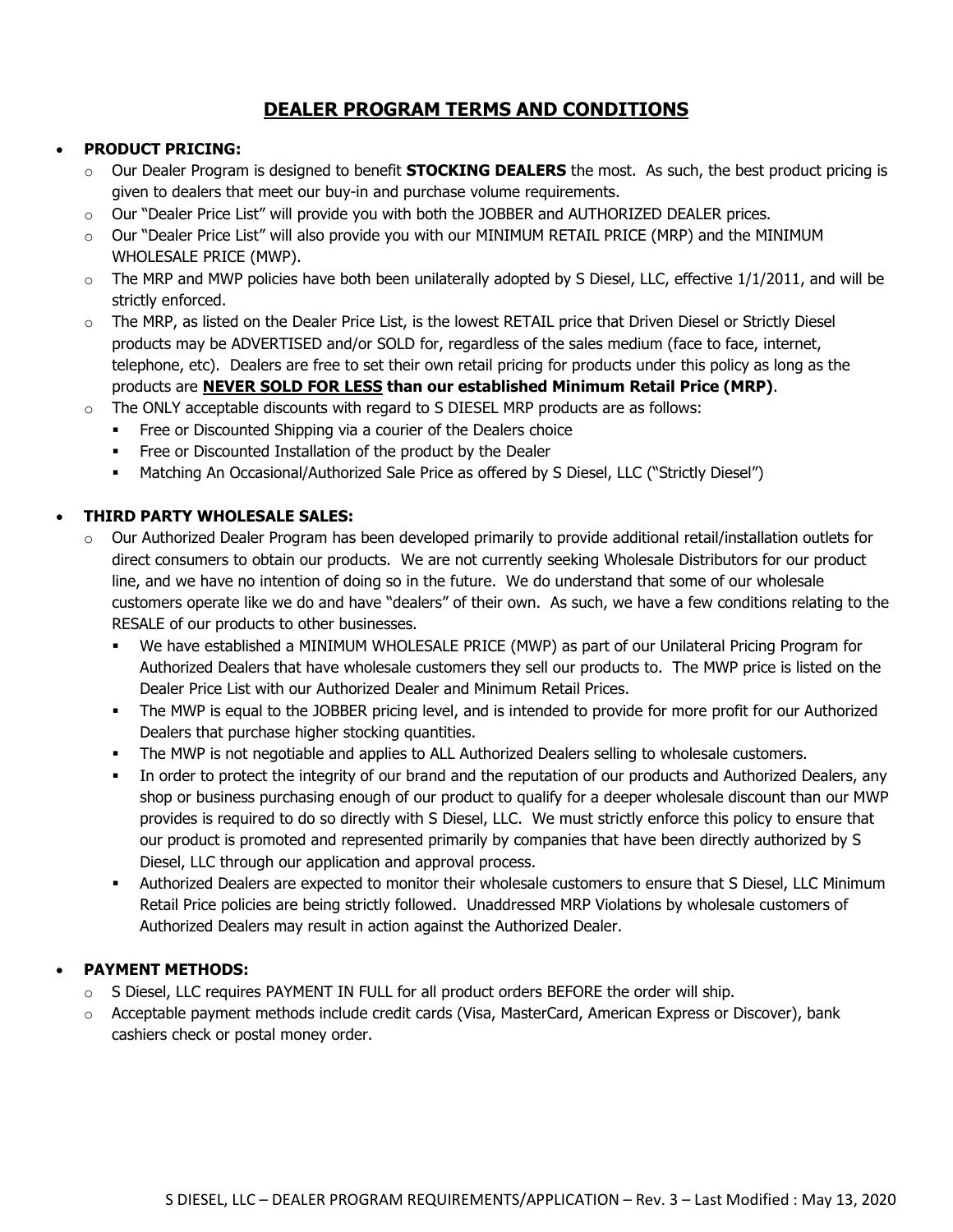#### • **DROP-SHIPMENTS:**

- o We do not mind **occasional** drop-shipment orders for Authorized Dealers that **regularly place stocking orders**. Drop-Shipment orders will be billed at the same discount rate as recent stocking orders.
- $\circ$  Excessive Drop-Shipment requests from Authorized Dealers that have not been regularly ordering our product for stock will be subject to a \$15 "drop-ship fee" for each shipment, in addition to the actual freight charges.
- $\circ$  Application of the "drop-ship fee" to any particular order will be solely at the discretion of S Diesel, LLC.

#### • **SALES TAX (Exemption Certificates / Nexus / Etc.)**

- o At this time, Strictly Diesel has established "Economic Nexus" in, and therefore must charge sales tax for all orders that are shipped to: **AZ**, **NC** & **WA**. This list is subject to change at any time. See below for information on how maintain proper Sales Tax Exemption Status for your orders as a dealer.
- o **ALL** Dealers will be expected to complete an Electronic Sales Tax Exemption Certificate for the **Dealers Home State** using the Avalara ExpressCert system. Upon approval as a Dealer, your contact information will be added to our Avalara system and a certificate request sent to your e-mail.
- $\circ$  Dealers that indicate on their application that they will be selling online or requesting drop-shipments will be asked to complete additional Electronic Sales Tax Exemption Certificates for all states in which S Diesel, LLC currently has Nexus/Sales Tax Liability.
- $\circ$  Dealers will ONLY be Exempted from paying the sales tax after properly completing the Avalara Electronic Sales Tax Exemption Certificates. Fax/PDF copies of paper certificates will NOT be accepted.
- o Dealers are solely responsible for completing their own Sales Tax Exemption Certificates. When Electronic certificates expire, the Avalara system will request new ones by e-mail.
- $\circ$  S Diesel, LLC will make every attempt to help dealers remain tax exempt. Once an order is processed and credit card charged, we will NOT go back and refund the sales tax.
- o Yes…this SUCKS! Blame the Supreme Court, South Dakota and Wayfair!

#### • **INTERNET SALES:**

- $\circ$  Sale of any Driven Diesel or Strictly Diesel branded products on eBay, Amazon or any similar platform is permitted…**IF AND ONLY IF**…the product is **NEVER SOLD BELOW OUR ESTABLISHED MIMIMUM RETAIL PRICE** and **THE PRODUCT IS PROPERLY REPRESENTED AND SUPPORTED** and **THE ADVERTISEMENT MEETS THE SAME REQUIREMENTS SET FORTH BELOW FOR PRIVATE E-COMMERCE SITES.** Dealers selling on these platforms are still responsible for first level support of the product for their customers.
- $\circ$  Dealers are permitted to sell S Diesel, LLC products on their established private e-commerce websites under the following conditions:
	- Prior to placement of any Driven Diesel or Strictly Diesel product, Dealers will provide S Diesel, LLC with a link to their established e-commerce website. S Diesel, LLC will review the e-commerce website to ensure that our product is a good fit and will be properly represented.
	- Dealers agree to provide accurate and adequate information about Driven Diesel or Strictly Diesel products listed on their website.
	- Dealers will not use the placement of Driven Diesel or Strictly Diesel products on their e-commerce website simply as a way to draw in customers and steer them to other products. The listing of our products on any Dealers website will be done solely for the promotion and sale of Driven Diesel or Strictly Diesel branded products.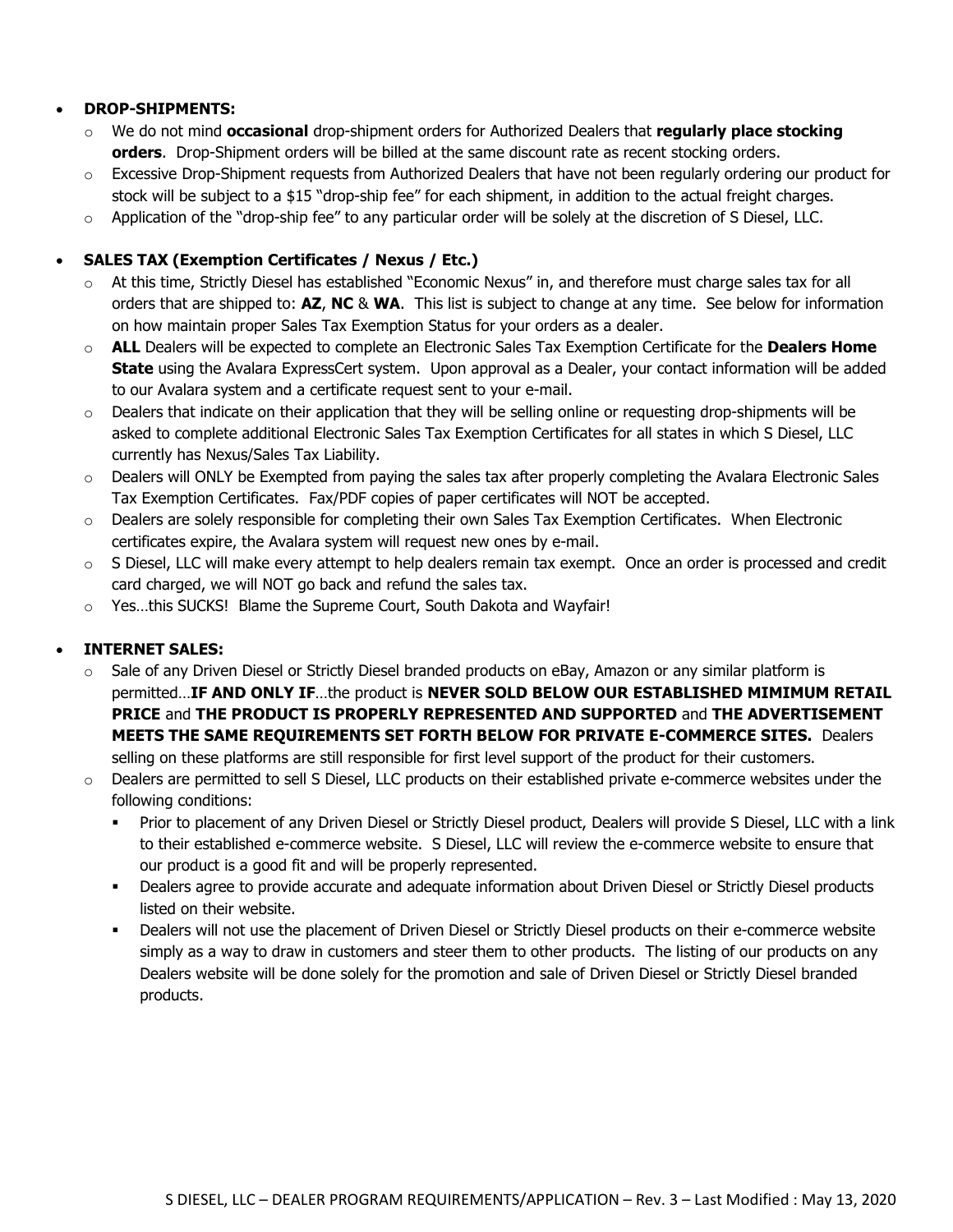#### • **PRODUCT IMAGE AND COMPANY LOGO USE:**

- $\circ$  Dealers are permitted to download and use product images from S Diesel, LLC website(s) under the following Terms and Conditions:
	- Dealer agrees that Images downloaded from S Diesel, LLC website(s) remain the sole property of S Diesel, LLC and that usage of these images can be revoked at any time, for any reason.
	- The use of the image(s) is for promotion of a Driven Diesel or Strictly Diesel product only.
	- The only permitted modification to the downloaded images is resizing, as needed for use on the website or in print advertising for the Dealer. Modifications that alter the content of the image or that distort/blur or otherwise block any part of the original image are not permitted.
	- The use of the image(s) is granted only to the direct Dealer, and does NOT extend to any third party the Dealer may sell the product to.
- $\circ$  Dealers are permitted to shoot and edit their own product images, which are not subject to any of the above Image Terms and Conditions.
- $\circ$  Dealers are expected to maintain accurate and up-to-date photographs of Driven Diesel and/or Strictly Diesel Products and Logos on their websites and in their advertisements at all times. If a product or logo changes significantly, Authorized Dealers shall have 60 days to update the image in their advertising or website.

### • **OTHER GENERAL TERMS AND CONDITIONS**

o ALL Dealers are expected to provide pre-sale and post-sale technical support for Driven Diesel / Strictly Diesel products which they sell. Every attempt to resolve technical problems, including communication between the Dealer and a representative of S Diesel, LLC, should be made BEFORE referring customers directly to S Diesel for assistance.

### • **CHANGES TO OUR DEALER PROGRAM OR PRICING:**

- $\circ$  S Diesel, LLC reserves the right to change the Requirements and/or Terms and Conditions for the "Dealer Program" at any time, for any reason.
- o S Diesel, LLC reserves the right to change the Minimum Retail Price and/or Dealer Discount Price at any time, for any reason.
- o S Diesel, LLC will notify all Dealers **BY E-MAIL** of any changes to either the "Dealer Program" or the "Dealer Price List".
- $\circ$  Any changes to the Dealer Discount Price will be effective on the date specified in the notification.
- $\circ$  Compliance with changes to the Requirements or Terms and Conditions of the S Diesel, LLC "Dealer Program" is required to maintain status as a "Dealer".
- $\circ$  Dealers will have 10 business days from the date of notification to comply with any MRP changes unless otherwise noted in the specific price change notification.
- o We understand that certain "Print Advertising" media can take somewhat longer to correct due to publishing cycles, but Dealers are expected to make every effort to correct print ads as quickly as possible.
- $\circ$  Failure to comply with any of the Requirements or Terms and Conditions of the "Dealer Program", or with changes in the "Minimum Retail Price" or "Minimum Wholesale Price" programs, will result in action ranging from written warning to cancellation of "Jobber" or "Authorized Dealer" status. This action will be solely at the discretion of S Diesel, LLC.